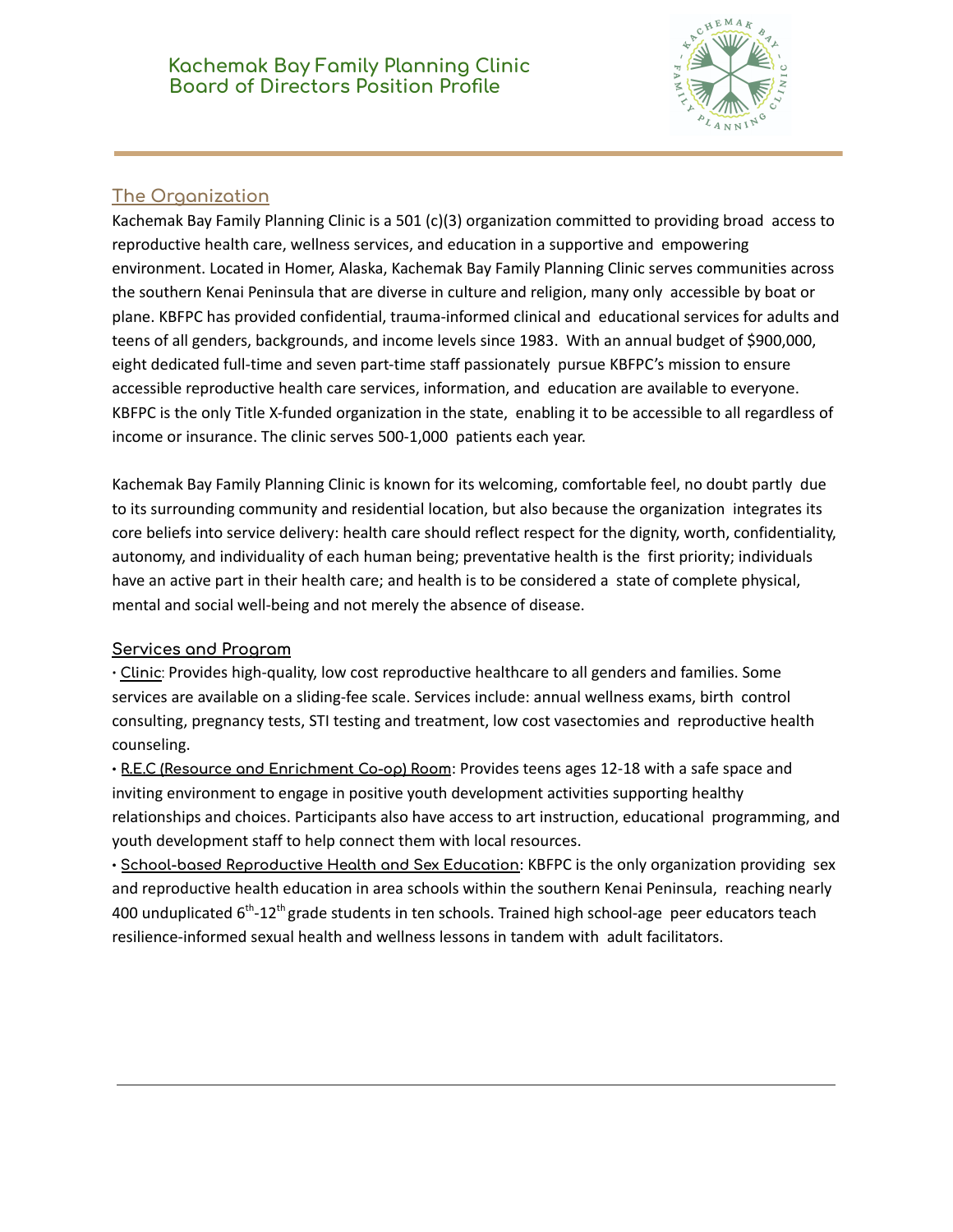## **Overview and additional information**

KBFPC has a board of directors made up of dedicated volunteers who provide financial oversight, supervise the CEO, and plan the long-term direction of the agency. For people who are dedicated to fighting for reproductive healthcare for all and advocating for positive youth development activities and reproductive health education, joining the KBFPC Board is a great way to get involved. You can gain leadership experience and commit your time and energy to helping grow this organization.

### **Commitment to Equity**

KBFPC does not discriminate against any individual based on any non-merit factor, and is committed to an equitable collaborative space where everyone is treated as a respected and valued member of the team. We actively seek to build and maintain a diverse staff and board with regard to race, culture, ethnicity, class, religion, physical ability, age, gender, and sexual orientation.

As an organization working in solidarity with the reproductive justice movement, KBFPC is committed to fostering the leadership and elevating the voices of women, young people, people of color, Native people, immigrants and refugees, low-income people, LGBTQ+, and transgender, gender non-conforming, and non-binary people, people who have had abortions, people with disabilities, young parents, people who were formerly imprisoned, people who have received funding for reproductive healthcare, and people living in the many intersections of these experiences. We encourage people from these communities to apply.

## **Commitment to Confidentiality**

KBFPC takes confidentiality as the utmost importance. For full disclosure of the KBFPC confidentiality policy please see this document: [Confidentiality Contract](https://drive.google.com/file/d/1KzbEWdAxhCQ_pvXm4JixPdskqbyhEwRO/view?usp=sharing)

### **Location**

We do have a physical meeting space, however during the COVID-19 pandemic, we meet by zoom or use a hybrid model that allows for some in-person participation. The times we have met in person during COVID-19, we have been masked and socially distanced.

Currently our meetings are majority participated remotely, either by phone or digital meeting software. We are open (and excited!) to have board members from anywhere in our service area.

If technology to access these meetings is a barrier, please apply regardless and we will do our best to accomodate you.

### **About the Board**

Our board is primarily a governing board. We do have board work via the committees of each member that they volunteer for. The amount of time spent on KBFPC work will fluctuate depending on what is going on with the organization at any given time. Board meetings occur once a month, currently on the third Tuesday of each month.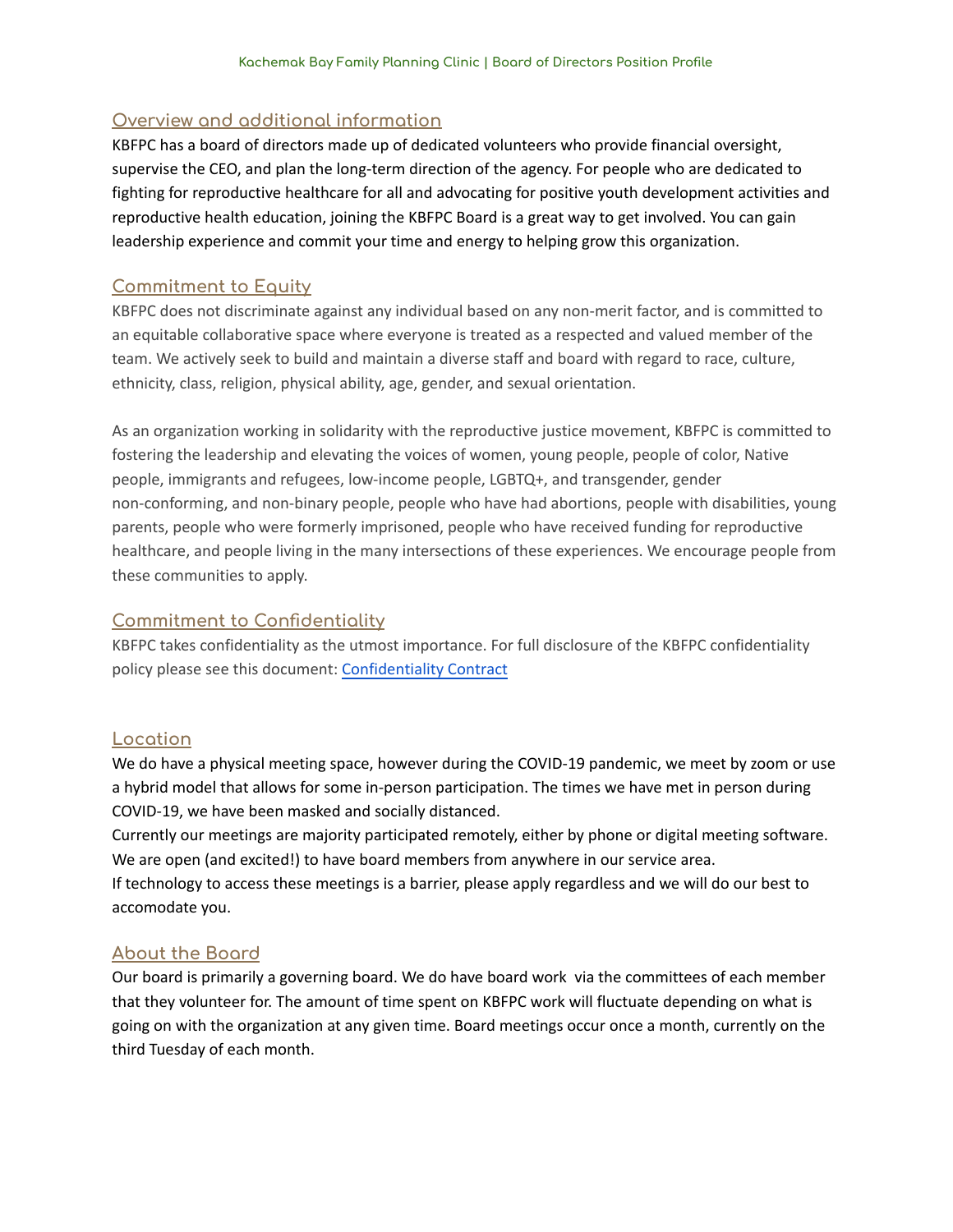We also have a yearly annual meeting, which is mandatory for all board members. This year's meeting is in August. Board members will also be required to attend a one day retreat, typically on a weekend, tentatively scheduled for May 2022 but will be officially determined by board members schedule. Currently our board meetings are held the 3rd Tuesday of every month from 5:30pm-7:00pm.

#### **COVID-19**

By January 4, 2022, all current KBFPC staff, any new staff and board members joining the agency must **be fully vaccinated prior to rendering services for KBFPC.**

Submission of proof of vaccination is required to the CEO unless there has been approval for exemption. HIPPA regulations will be followed, and data will be stored in a secure location for compliance purposes. CEO will verify vaccination status by one of the following methods:

o CDC COVID-19 Vaccination Record Card or photo of the card

- o Documentation of vaccination from a healthcare provider
- o Electronic health record
- o State immunization information system record

Any discrepancies in proof of vaccination will be mediated by the CEO and the Medical Director. Those who cannot produce proof of vaccination or for whom vaccination status is unknown will be considered unvaccinated until documentation can be obtained.

A full COVID-19 Vaccination policy is available at request for applicants that proceed to onboarding.

#### **Age Requirements:**

Per Alaska state requirements: Those joining the board must be at least 19 years of age and there is no residency requirement. Individuals under 19 years of age may participate in board committees.

#### **Expected Contribution of Board Member**:

We ask for an initial commitment of one year, with terms affirming in July at our annual meeting. Every year prior to the annual meeting, we ask board members who have completed the initial term of 1 years to renew their commitment for an additional year, or to communicate plans for their departure from the board. There is currently no term limit.

- Weekly (1-2 hrs) :

- Follow through on all tasks committed to at meetings
- Respond to communication from board members, staff, volunteers, and donors

- Monthly (3-5 hrs):

- Attend and engage in all scheduled board meetings and assigned events
- Review agenda and board documents provided prior to board meetings
- Stay informed regarding the activities and business operations of the KBFPC
- Participate in any selected workgroups or committees

- Bi-annually/Annually

● Attend scheduled trainings and onboardings